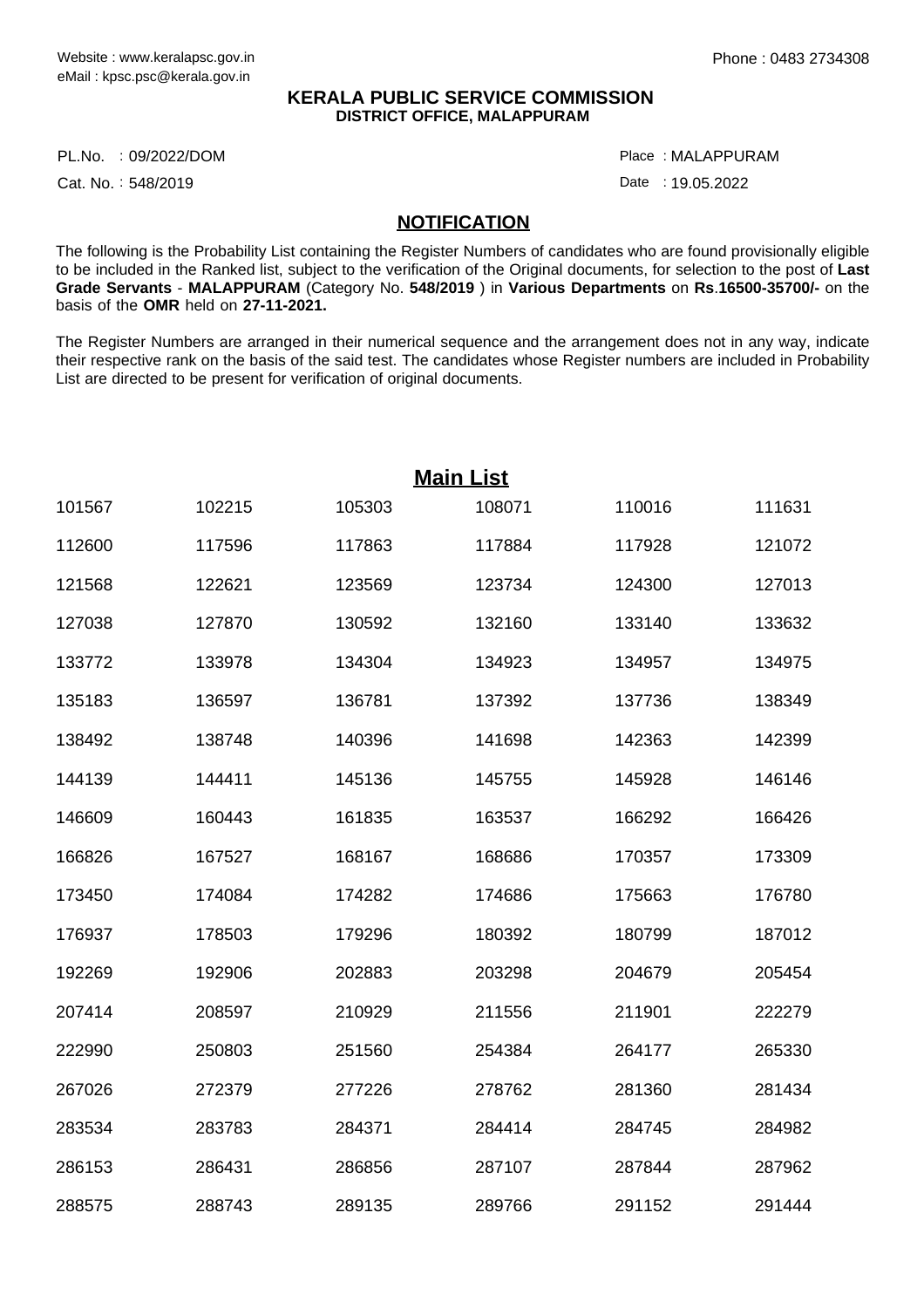|        |        |        |        |        | $\cdots$ |
|--------|--------|--------|--------|--------|----------|
| 292058 | 292121 | 293411 | 294123 | 294164 | 294264   |
| 294589 | 295928 | 296080 | 296420 | 296682 | 296779   |
| 296821 | 297377 | 298049 | 298857 | 299769 | 299959   |
| 300080 | 300463 | 300517 | 300658 | 300751 | 300777   |
| 300805 | 300813 | 300822 | 300870 | 300905 | 300959   |
| 301068 | 301287 | 301303 | 301314 | 301405 | 301473   |
| 301539 | 301601 | 301671 | 301694 | 301761 | 301836   |
| 301876 | 301930 | 302121 | 302129 | 302130 | 302175   |
| 302220 | 302346 | 302363 | 302378 | 302393 | 302518   |
| 302557 | 302680 | 302729 | 302791 | 302908 | 302931   |
| 302955 | 303069 | 303129 | 303219 | 303247 | 303253   |
| 303281 | 303388 | 303528 | 303552 | 303579 | 303610   |
| 303619 | 303625 | 303646 | 303649 | 303720 | 303881   |
| 303984 | 304034 | 304086 | 304100 | 304187 | 304275   |
| 304367 | 304447 | 304476 | 304492 | 304539 | 304586   |
| 304609 | 304621 | 304694 | 304751 | 304785 | 304847   |
| 304909 | 304920 | 304950 | 304958 | 304963 | 305102   |
| 305116 | 305269 | 305281 | 305298 | 305323 | 305577   |
| 305587 | 305703 | 305741 | 305748 | 305749 | 305778   |
| 305788 | 305824 | 305842 | 305875 | 305969 | 305988   |
| 306023 | 306031 | 306059 | 306133 | 306202 | 306258   |
| 306301 | 306332 | 306334 | 306355 | 306366 | 306387   |
| 306407 | 306423 | 306447 | 306454 | 306455 | 306490   |
| 306544 | 306558 | 306573 | 306588 | 306589 | 306612   |
| 306617 | 306627 | 306737 | 306787 | 306792 | 306832   |
| 306916 | 306927 | 306975 | 306989 | 307039 | 307048   |
| 307081 | 307095 | 307148 | 307168 | 307169 | 307203   |
| 307263 | 307307 | 307314 | 307364 | 307381 | 307393   |
| 307404 | 307425 | 307534 | 307602 | 307660 | 307802   |
| 307908 | 307961 | 307971 | 308002 | 308006 | 308022   |
| 308062 | 308076 | 308093 | 308097 | 308127 | 308153   |
| 308181 | 308222 | 308244 | 308418 | 308428 | 308438   |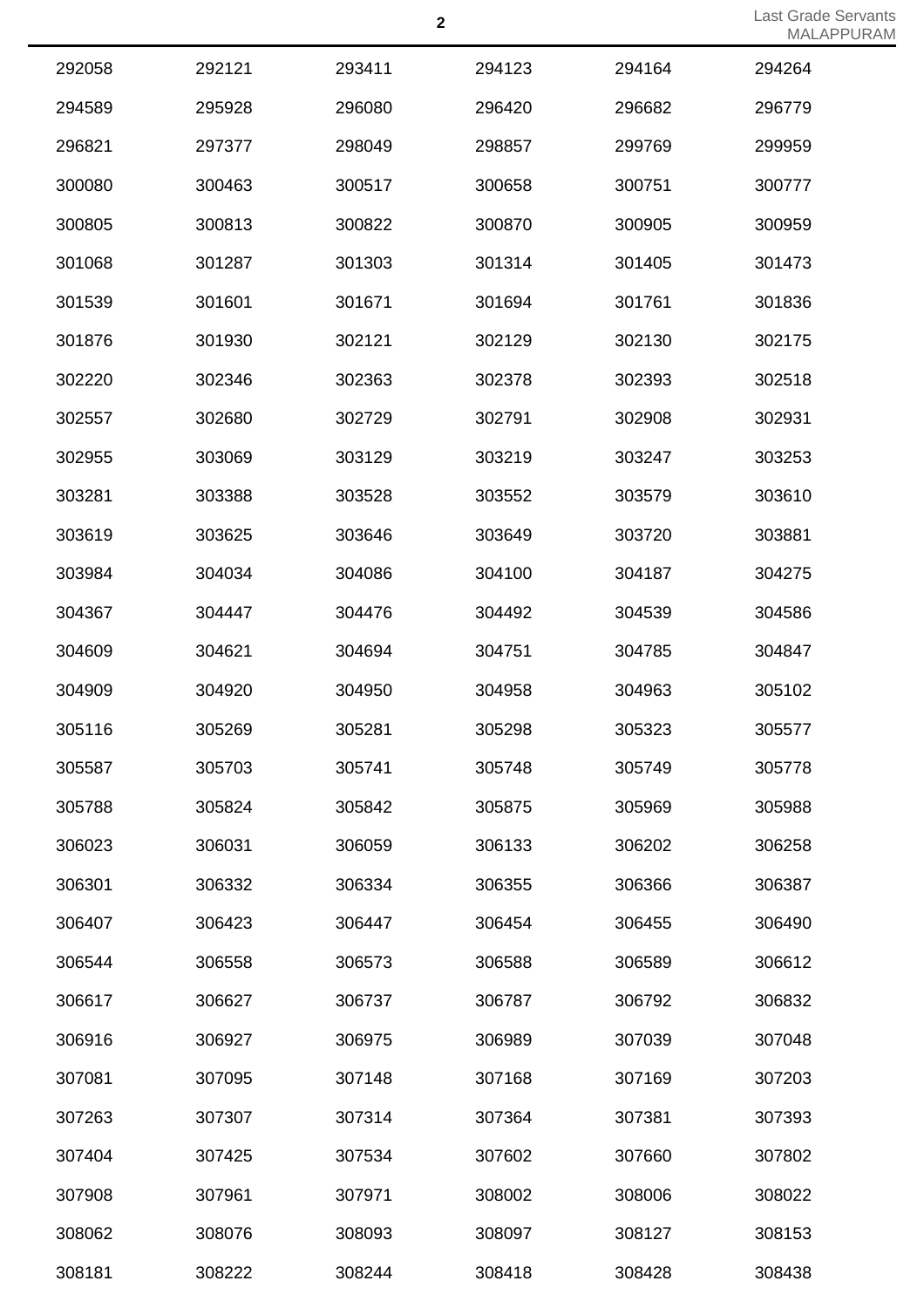Last Grade Servants MALAPPURAM

|        |        |        |        |        | $\frac{1}{2}$ |
|--------|--------|--------|--------|--------|---------------|
| 308454 | 308539 | 308577 | 308595 | 308611 | 308623        |
| 308665 | 308669 | 308720 | 308784 | 308814 | 308838        |
| 308891 | 308934 | 308966 | 308980 | 309005 | 309144        |
| 309160 | 309182 | 309221 | 309317 | 309332 | 309360        |
| 309399 | 309409 | 309414 | 309420 | 309434 | 309446        |
| 309456 | 309473 | 309520 | 309525 | 309533 | 309553        |
| 309593 | 309611 | 309633 | 309645 | 309646 | 309699        |
| 309701 | 309718 | 309760 | 309827 | 309982 | 310000        |
| 310054 | 310061 | 310102 | 310121 | 310188 | 310303        |
| 310346 | 310402 | 310403 | 310424 | 310436 | 310536        |
| 310556 | 310576 | 310586 | 310673 | 310678 | 310701        |
| 310803 | 310807 | 310839 | 310844 | 310874 | 310897        |
| 310978 | 310998 | 311146 | 311181 | 311242 | 311329        |
| 311435 | 311449 | 311496 | 311521 | 311539 | 311542        |
| 311609 | 311665 | 311673 | 311696 | 311720 | 311752        |
| 311759 | 311783 | 311851 | 311883 | 311888 | 311895        |
| 311931 | 311959 | 312022 | 312050 | 312061 | 312169        |
| 312206 | 312207 | 312245 | 312248 | 312249 | 312269        |
| 312271 | 312289 | 312296 | 312315 | 312342 | 312345        |
| 312346 | 312354 | 312403 | 312422 | 312450 | 312466        |
| 312481 | 312494 | 312497 | 312524 | 312527 | 312595        |
| 312615 | 312688 | 312697 | 312766 | 312772 | 312804        |
| 312811 | 312814 | 312993 | 312999 | 313001 | 313048        |
| 313054 | 313077 | 313106 | 313125 | 313133 | 313194        |
| 313205 | 313212 | 313227 | 313257 | 313262 | 313299        |
| 313343 | 313361 | 313372 | 313377 | 313451 | 313557        |
| 313574 | 313578 | 313624 | 313631 | 313632 | 313643        |
| 313646 | 313651 | 313652 | 313669 | 313713 | 313714        |
| 313832 | 313878 | 313879 | 313907 | 313988 | 314021        |
| 314066 | 314084 | 314099 | 314106 | 314113 | 314149        |
| 314179 | 314300 | 314318 | 314343 | 314369 | 314378        |
| 314445 | 314460 | 314468 | 314469 | 314484 | 314551        |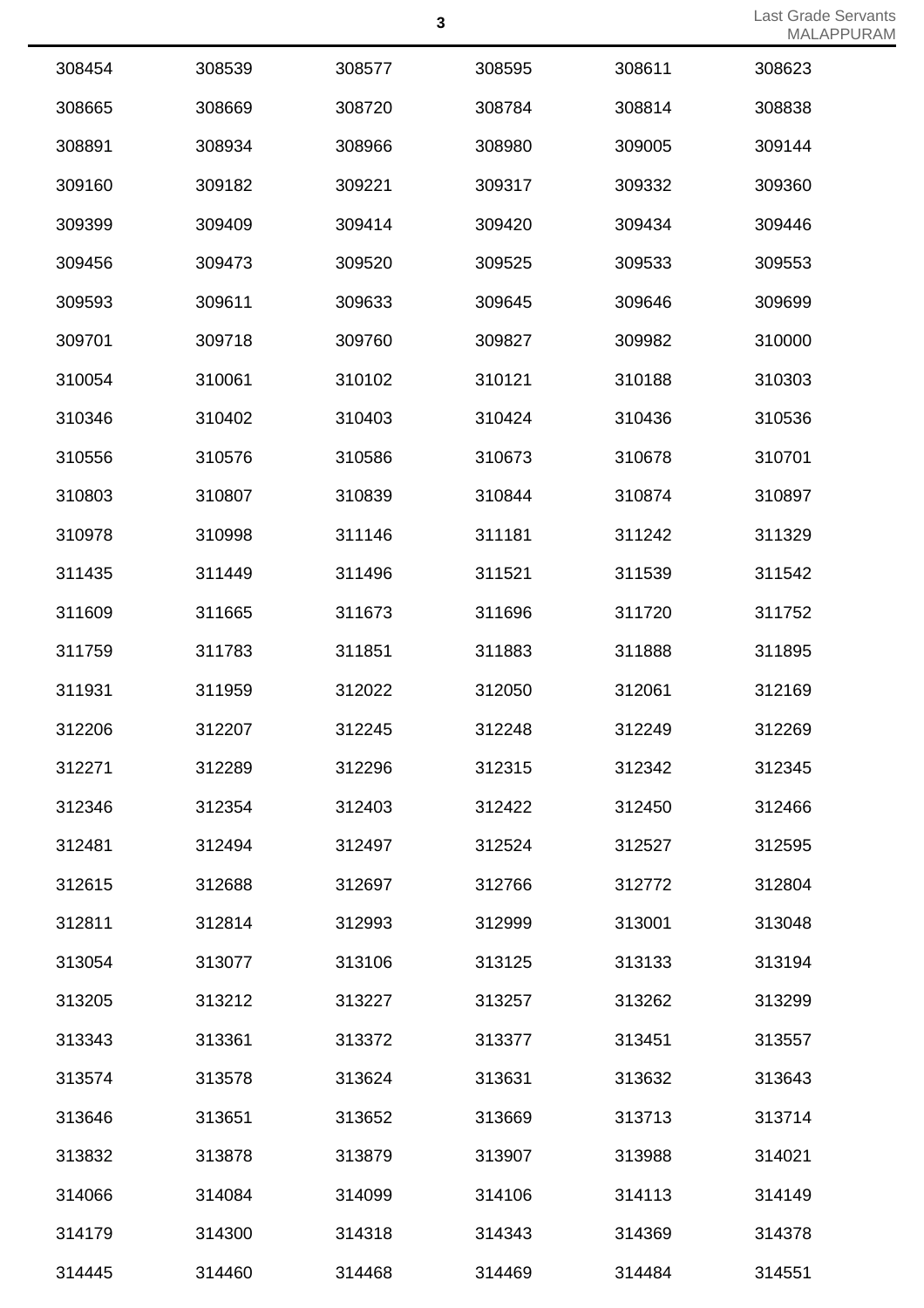|        |                 |                 |        |        | $1 \vee 1 \wedge \vee \sqcup \wedge \vee$ |
|--------|-----------------|-----------------|--------|--------|-------------------------------------------|
| 314558 | 314567          | 314588          | 314600 | 314601 | 314630                                    |
| 314636 | 314654          | 314665          | 314683 | 314685 | 314737                                    |
| 314754 | 314756          | 314761          | 314762 | 314766 | 314814                                    |
| 314820 | 314887          | 314891          | 314926 | 314932 | 314960                                    |
| 315013 | 315027          | 315028          | 315046 | 315061 | 315073                                    |
| 315074 | 315081          | 315093          | 315140 | 315193 | 315196                                    |
| 315199 | 315220          | 315346          | 315347 | 315413 | 315421                                    |
| 315441 | 315469          | 315506          | 315556 | 315561 | 315567                                    |
| 315589 | 315615          | 315664          | 315680 | 315734 | 315750                                    |
| 315773 | 315850          | 315878          | 315905 | 315927 | 315948                                    |
| 315990 | 315996          | 316015          | 316048 | 316079 | 316197                                    |
| 316234 | 316241          | 316295          | 316306 | 316318 | 316344                                    |
| 316387 | 316413          | 316450          | 316466 | 316468 | 316603                                    |
| 316604 | 316607          | 316628          | 316635 | 316648 | 316697                                    |
| 316701 | 316707          | 316710          | 316791 | 316868 | 316899                                    |
| 316937 | 317054 DA-LD/CP | 317094          | 317137 | 317191 | 317192                                    |
| 317229 | 317238          | 317341 DA-LD/CP | 317413 | 317421 | 317604                                    |
| 317617 | 317624          | 317710          | 317761 | 317837 | 317890                                    |
| 317901 | 317907          | 318063          | 318129 | 318138 | 318170                                    |
| 318218 | 318411          | 318443          | 318488 | 318526 | 318527                                    |
| 318539 | 318548          | 318586          | 318693 | 318704 | 318737                                    |
| 318829 | 318951          | 319138          | 319159 | 319200 | 319232                                    |
| 319261 | 319382          | 319472          | 319500 | 319559 | 319603                                    |
| 319667 | 319675          | 319680          | 319695 | 319723 | 319739                                    |
| 319757 | 319806          | 319818          | 319841 | 319858 | 319906                                    |
| 319977 | 320031          | 320081          | 320083 | 324814 | 325245                                    |
| 325349 | 325370          | 326841          | 328478 | 328607 | 328640                                    |
| 330277 | 331114          | 331151          | 331624 | 332489 | 333749                                    |
| 333772 | 333905          | 334466          | 335968 | 336319 | 337279                                    |
| 337485 | 338443          | 338453          | 338584 | 340224 | 341071                                    |
| 341870 | 342413          | 343884          | 344586 | 345011 | 345380                                    |
| 345413 | 345492          | 348211          | 349241 | 349459 | 351414                                    |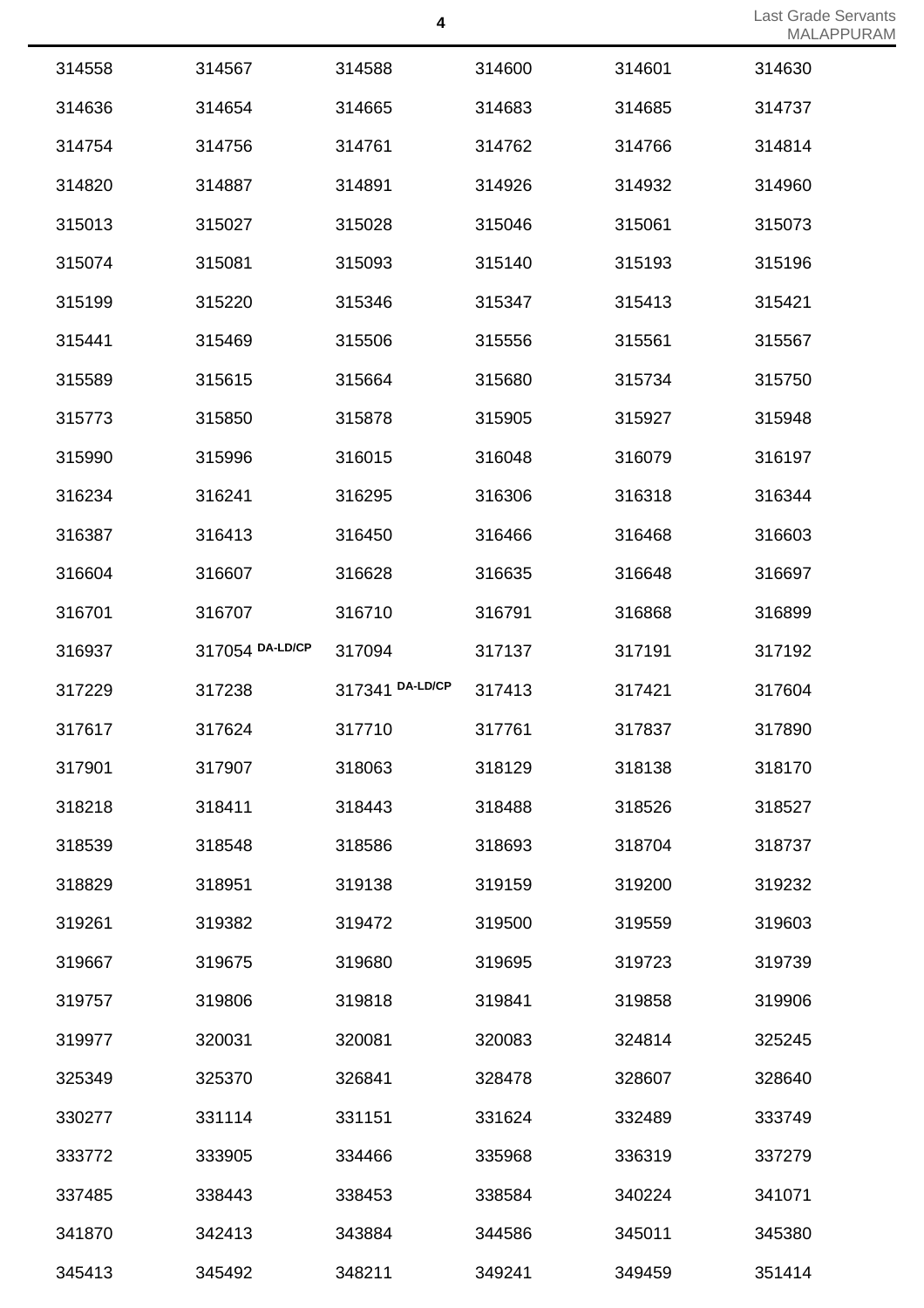|              |                           | C               |                        |        | <b>MALAPPURAM</b> |  |  |  |
|--------------|---------------------------|-----------------|------------------------|--------|-------------------|--|--|--|
| 352204 DA-LV | 370942                    | 372284          | 380156                 |        |                   |  |  |  |
|              | <b>Supplementary List</b> |                 |                        |        |                   |  |  |  |
|              |                           |                 | Ezhava/Thiyya/Billava  |        |                   |  |  |  |
| 120138       | 139090                    | 141618          | 145832                 | 155940 | 162610            |  |  |  |
| 267945       | 283510                    | 284570          | 284635                 | 286489 | 286639            |  |  |  |
| 287691       | 288779                    | 291557          | 296630                 | 299213 | 299414            |  |  |  |
| 300458       | 300459                    | 300741          | 300970                 | 301102 | 301392            |  |  |  |
| 301760       | 301907                    | 302055          | 302057                 | 302151 | 302373            |  |  |  |
| 302537       | 302774                    | 302911          | 302956                 | 303154 | 303501            |  |  |  |
| 303588       | 303841                    | 303846          | 303933                 | 304078 | 304722            |  |  |  |
| 304965       | 304986                    | 304989          | 305276                 | 305361 | 305706            |  |  |  |
| 305953       | 306674                    | 307259          | 307378                 | 307526 | 307626            |  |  |  |
| 307709       | 307820                    | 308205          | 308209                 | 308246 | 308286            |  |  |  |
| 308587       | 308776                    | 308842          | 309824                 | 310327 | 310625            |  |  |  |
| 311004       | 311209                    | 311490          | 311687                 | 312062 | 312143            |  |  |  |
| 312752       | 312893                    | 312894          | 313876                 | 313913 | 313983            |  |  |  |
| 314062       | 314332                    | 314451          | 314811                 | 314918 | 314921            |  |  |  |
| 315127       | 315212                    | 315389          | 315578                 | 315718 | 315810            |  |  |  |
| 315908       | 316088                    | 316168          | 316703                 | 317092 | 317108            |  |  |  |
| 317140       | 317345 DA-LV              | 317706          | 317766                 | 317769 | 317773            |  |  |  |
| 317828       | 317855                    | 318596          | 318636                 | 318690 | 318702            |  |  |  |
| 318780       | 318781                    | 318851          | 318902                 | 318913 | 319731            |  |  |  |
| 320022       | 323347                    | 324402          | 328130                 | 331796 | 332646            |  |  |  |
| 335779       | 336234                    | 338078          | 340764                 | 343199 | 344251            |  |  |  |
| 344651       | 371951                    |                 |                        |        |                   |  |  |  |
|              |                           |                 | <b>Scheduled Caste</b> |        |                   |  |  |  |
| 117718       | 131534                    | 142210          | 146067                 | 160539 | 163403            |  |  |  |
| 177206       | 189987                    | 191032          | 200388                 | 270484 | 272183            |  |  |  |
| 278474       | 278963                    | 282272          | 286772                 | 293175 | 293427            |  |  |  |
| 294133       | 299688                    | 300342 DA-LD/CP | 300645                 | 300744 | 300752            |  |  |  |
| 300753       | 300765                    | 300911          | 302426                 | 302533 | 303022            |  |  |  |

303596 303641 304717 304766 305086

Last Grade Servants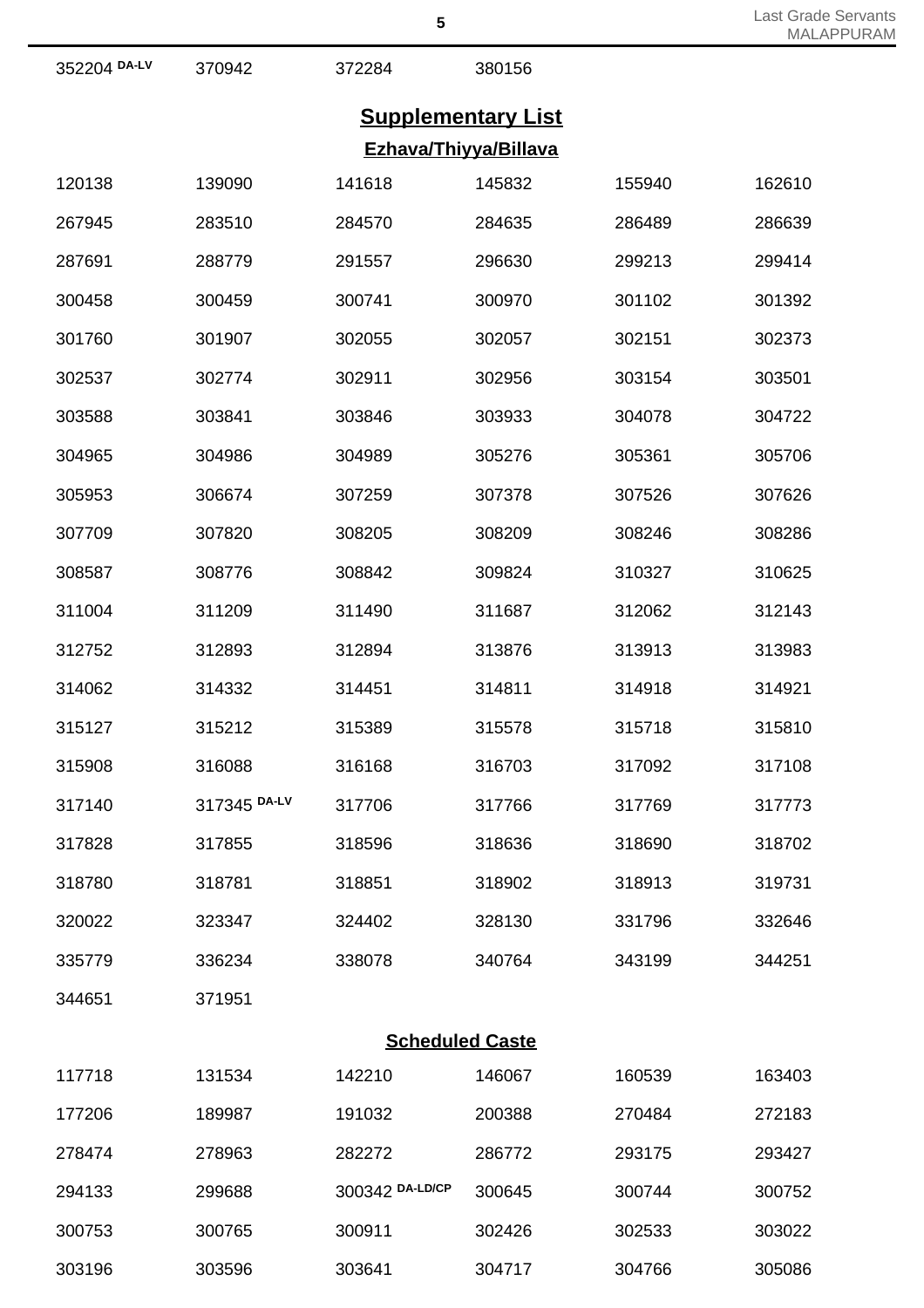|        |        |                        |                 |                 | $\cdots$ |
|--------|--------|------------------------|-----------------|-----------------|----------|
| 305602 | 306174 | 306283                 | 306285          | 306898          | 307127   |
| 307396 | 308313 | 308679                 | 308780          | 309106          | 309357   |
| 309374 | 309468 | 309487                 | 309547          | 311281          | 311418   |
| 311488 | 311655 | 311684                 | 311764          | 312069          | 312623   |
| 313122 | 313348 | 313369                 | 313682          | 313758          | 314117   |
| 314119 | 314198 | 314973                 | 315299          | 315401          | 315605   |
| 315757 | 315791 | 316367                 | 316443          | 316523          | 316671   |
| 316685 | 316729 | 317174                 | 318227          | 318668          | 319265   |
| 319390 | 319574 | 319601                 | 319976          | 323329          | 323692   |
| 337885 | 351766 | 354298                 |                 |                 |          |
|        |        | <b>Scheduled Tribe</b> |                 |                 |          |
| 121263 | 233506 | 233804                 | 234190          | 234285          | 245761   |
| 276329 | 281492 | 286461                 | 294628 DA-LD/CP | 300254          | 300514   |
| 303058 | 303642 | 304540                 | 305628          | 306446          | 306518   |
| 307402 | 307532 | 307959                 | 309234          | 310837          | 311842   |
| 312685 | 313505 | 313549                 | 314050          | 314925          | 315667   |
| 315922 | 316287 | 317573                 | 319279          | 319394          | 345970   |
| 345989 | 346165 | 346436                 | 346795          | 346830          | 347736   |
| 347822 | 347930 | 348024                 | 348034          | 348206          | 348367   |
| 348396 | 348427 | 348449                 | 348595          | 349058          | 349399   |
| 350076 | 350238 | 350417                 | 350478          | 350911          | 351200   |
| 351263 | 351318 | 351452                 | 351869          | 351897 DA-LD/CP | 352184   |
| 352257 | 352359 | 352408                 | 352464          | 352901          | 352929   |
| 353168 | 353430 | 353445                 | 353638          | 354111          | 354369   |
| 354521 | 354691 | 354916                 | 354978          | 355133          | 355222   |
| 355307 | 356855 | 359818                 | 363986          | 369943          | 371344   |
| 377553 | 379953 | 383419                 |                 |                 |          |
|        |        | <b>Muslim</b>          |                 |                 |          |
| 168211 | 231471 | 300553                 | 301071          | 301328          | 301737   |
| 301870 | 301920 | 301929                 | 302102          | 302106          | 302118   |
| 302140 | 302293 | 303167                 | 303234          | 303239          | 303326   |
| 303445 | 303898 | 304051                 | 304077          | 304354          | 304355   |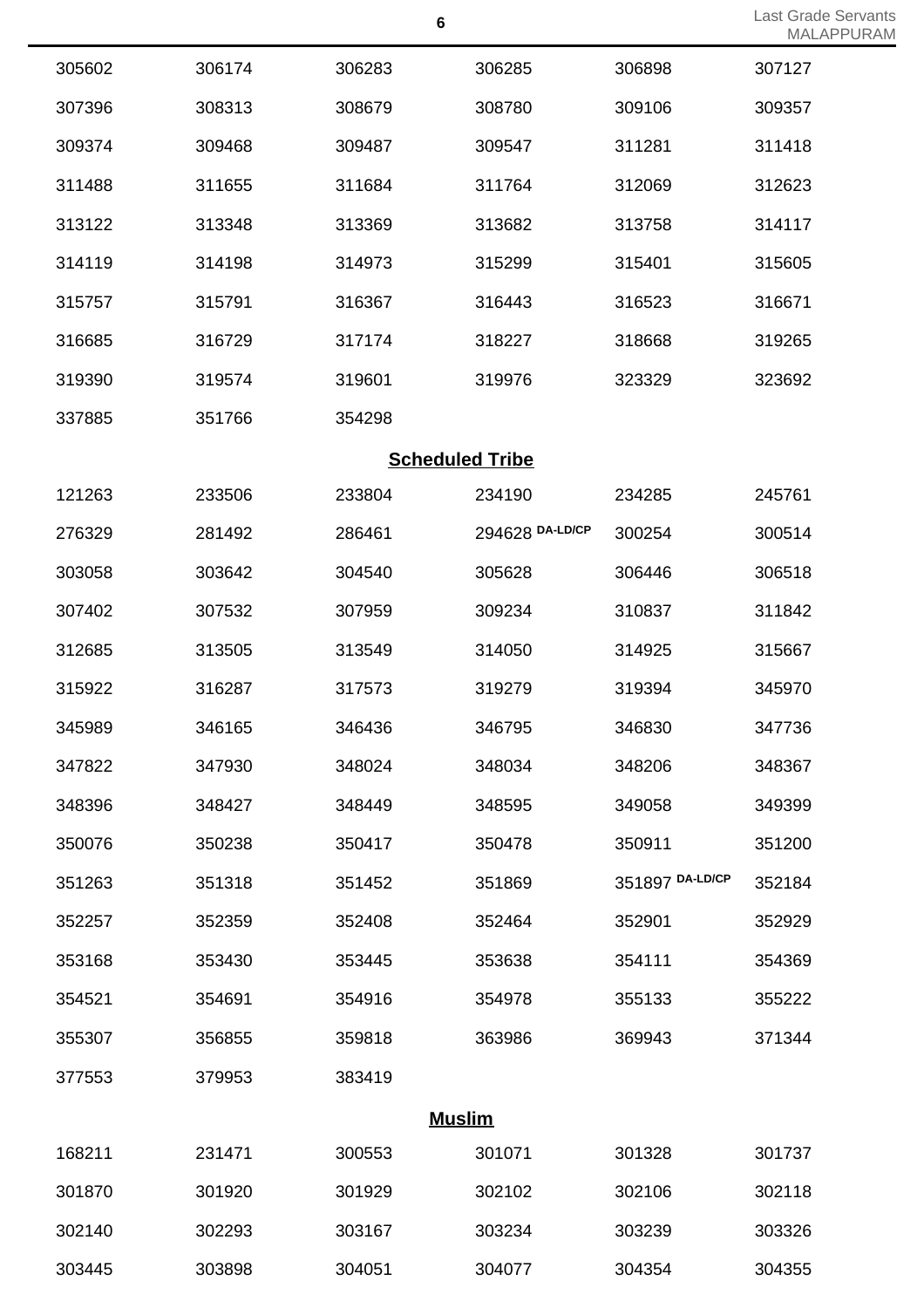Last Grade Servants MALAPPURAM

|        |        |                            |        |        | $1 \vee 1 \vee \vee \square \wedge \vee$ |
|--------|--------|----------------------------|--------|--------|------------------------------------------|
| 304369 | 305290 | 305418                     | 306000 | 306230 | 306306                                   |
| 306309 | 306428 | 306683                     | 306717 | 306755 | 306936                                   |
| 307093 | 307342 | 307695                     | 307715 | 307854 | 308133                                   |
| 308300 | 308320 | 308423                     | 308627 | 308840 | 308859                                   |
| 308875 | 308905 | 308910                     | 309011 | 309284 | 309601                                   |
| 309794 | 309800 | 310191                     | 310215 | 310268 | 310580                                   |
| 310631 | 310901 | 311160                     | 311216 | 312041 | 312358                                   |
| 313357 | 313499 | 313636                     | 313779 | 314156 | 314284                                   |
| 314644 | 315563 | 315575                     | 315580 | 315802 | 315845                                   |
| 315901 | 315986 | 316132                     | 316158 | 316823 | 317097                                   |
| 317206 | 317331 | 317423                     | 317451 | 317455 | 317602                                   |
| 317864 | 317894 | 317997                     | 318023 | 318178 | 318286                                   |
| 318318 | 318321 | 318400                     | 318458 | 318503 | 318579                                   |
| 318607 | 318616 | 319149                     | 319255 | 319256 | 319372                                   |
| 319521 | 319568 | 319704                     | 319832 | 320008 | 320024                                   |
| 320072 | 331262 |                            |        |        |                                          |
|        |        | <b>Latin Catholics/A.I</b> |        |        |                                          |
| 100389 | 100548 | 101093                     | 106098 | 106672 | 111040                                   |
| 112073 | 123195 | 125594                     | 127346 | 128611 | 129866                                   |
| 133169 | 135300 | 136306                     | 140128 | 142928 | 145480                                   |
| 146896 | 147490 | 159191                     | 172568 | 174164 | 189211                                   |
| 195374 | 200028 | 201112                     | 202423 | 203881 | 204686                                   |
| 205680 | 206019 | 206903                     | 206994 | 208469 | 209139                                   |
| 210462 | 210679 | 211584                     | 212432 | 243202 | 249450                                   |
| 313432 | 314185 | 318000                     | 341722 |        |                                          |
|        |        | <b>OBC</b>                 |        |        |                                          |
| 116185 | 118737 | 126822                     | 132381 | 168844 | 175899                                   |
| 204804 | 277223 | 283593                     | 283806 | 284164 | 288962                                   |
| 290534 | 297038 | 297280                     | 297290 | 297310 | 299640                                   |
| 300519 | 300532 | 301909                     | 302040 | 302288 | 302402                                   |
| 302873 | 302982 | 303396                     | 303860 | 305083 | 306520                                   |
| 306830 | 307907 | 308572                     | 308579 | 308773 | 308781                                   |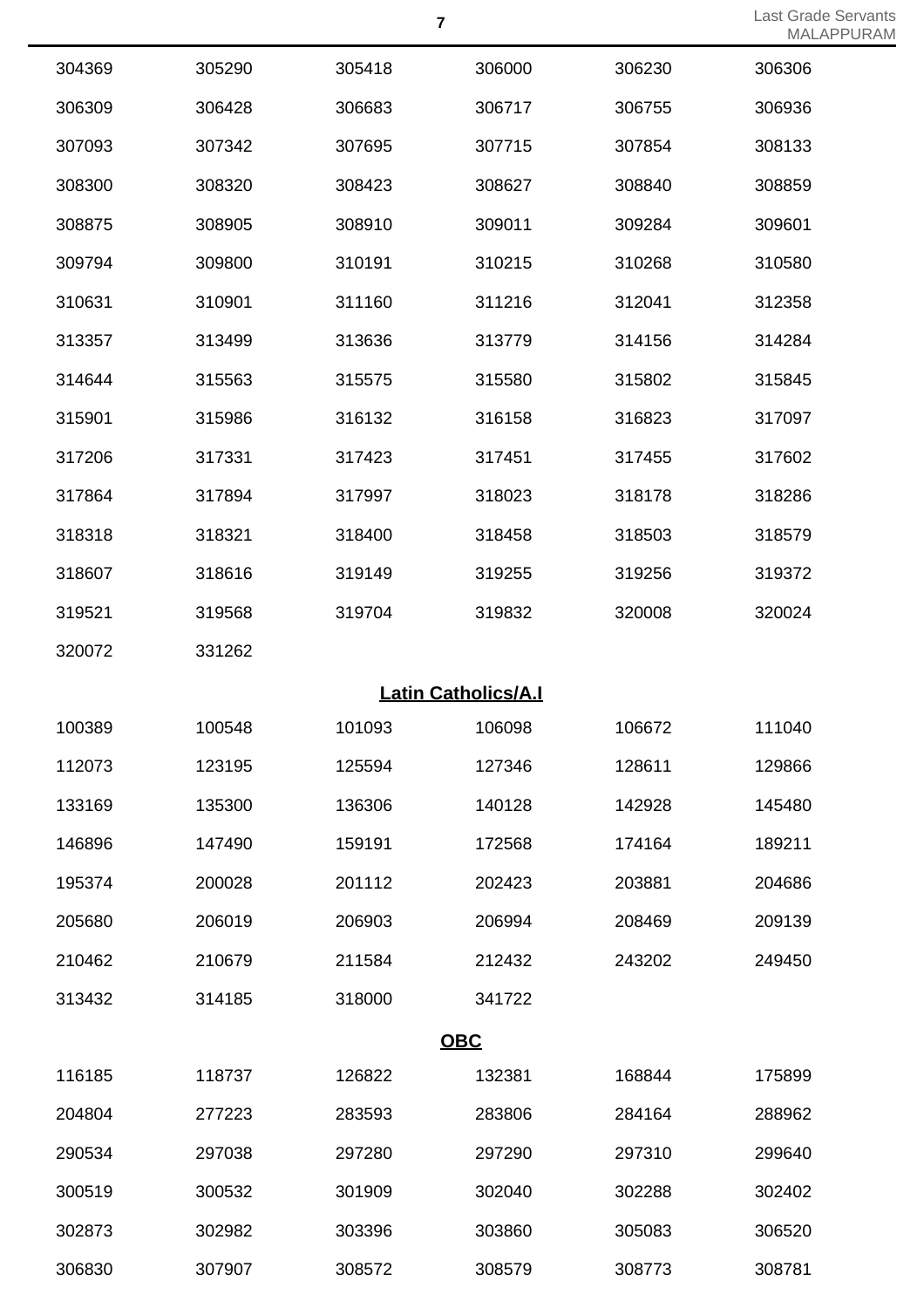|                                                                |              |                                                 |        |        | <b>IVIALAPF</b> |  |
|----------------------------------------------------------------|--------------|-------------------------------------------------|--------|--------|-----------------|--|
| 308953                                                         | 309085       | 309383                                          | 309527 | 309642 | 309674          |  |
| 309850                                                         | 310754 DA-LV | 310868                                          | 311428 | 312194 | 313384          |  |
| 313747                                                         | 314207       | 314370                                          | 315476 | 316256 | 316381          |  |
| 317109                                                         | 317877       | 318360                                          | 318635 | 319535 | 320077          |  |
| 321540                                                         | 332782       | 334107                                          | 335191 | 335228 | 335575          |  |
| 336155                                                         | 342460       | 344962                                          | 354548 |        |                 |  |
|                                                                |              | <b>Viswakarma</b>                               |        |        |                 |  |
| 110320                                                         | 126049       | 135306                                          | 169453 | 297165 | 303672          |  |
| 303848                                                         | 306609       | 307944                                          | 308993 | 310992 | 311986          |  |
| 312375                                                         | 314353       | 314447                                          | 315177 | 315428 | 315526          |  |
| 316082                                                         | 318444       | 318961                                          | 324672 | 345489 |                 |  |
|                                                                |              | <b>SIUC Nadar</b>                               |        |        |                 |  |
| 105962                                                         | 108624       | 109907                                          | 115128 | 116051 | 116944          |  |
| 117354                                                         | 117465       | 117862                                          | 120156 | 120876 | 121081          |  |
| 121381                                                         | 125567       | 126602                                          | 127128 | 127385 | 128321          |  |
| 129145                                                         | 135791       | 136884                                          | 141071 | 143345 |                 |  |
|                                                                |              | <b>Scheduled Caste Converts to Christianity</b> |        |        |                 |  |
| 108332                                                         | 116890       | 128459                                          | 129879 | 132064 | 138144          |  |
| 145219                                                         | 176244       | 180249                                          | 184654 | 184981 | 214818          |  |
| 220749                                                         | 222320       | 222742                                          | 223117 | 244074 | 249410          |  |
| 284862                                                         | 302322       | 309515                                          | 315602 | 319838 |                 |  |
|                                                                |              | <b>Dheevara</b>                                 |        |        |                 |  |
| 126447                                                         | 179650       | 197917                                          | 198505 | 199643 | 199815          |  |
| 200234                                                         | 201047       | 205755                                          | 207722 | 207876 | 211882          |  |
| 212291                                                         | 219546       | 220786                                          | 236149 | 236714 | 248327          |  |
| 249791                                                         | 250588       | 270050                                          | 272975 | 304273 |                 |  |
| <b>Hindu Nadar</b>                                             |              |                                                 |        |        |                 |  |
| 110541                                                         | 118452       | 121709                                          | 122669 | 126824 | 129008          |  |
| 131192                                                         | 141683       | 141892                                          | 143801 | 145196 | 146902          |  |
| <b>List of Differently Abled Candidates for 3% Reservation</b> |              |                                                 |        |        |                 |  |

**DA-LV** 300343 **DA-LV** 301153 **DA-LV** 301756 **DA-LV** 301939 **DA-LV** 305547 **DA-LV**

**Low Vision**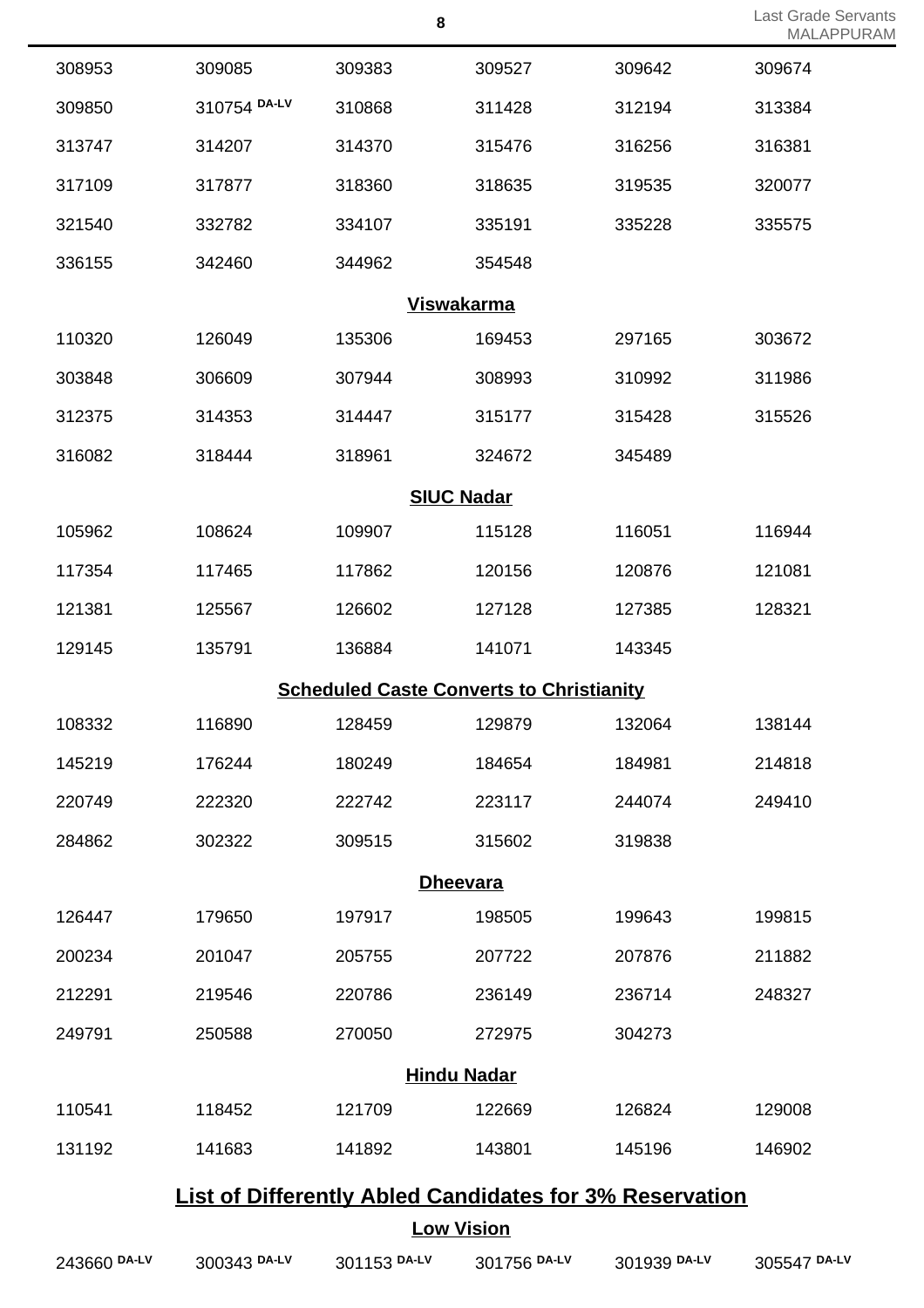| 308051 DA-LV    | 308342 DA-LV    | 309939 DA-LV                                 | 309955 DA-LV    | 310754 DA-LV    | 311038 DA-LV    |
|-----------------|-----------------|----------------------------------------------|-----------------|-----------------|-----------------|
| 316841 DA-LV    | 316853 DA-LV    | 317041 DA-LV                                 | 317345 DA-LV    | 317656 DA-LV    | 318740 DA-LV    |
| 318753 DA-LV    | 352204 DA-LV    | 383493 DA-LV                                 |                 |                 |                 |
|                 |                 | <b>Hearing Impairment</b>                    |                 |                 |                 |
| 271588 DA-HI    | 301142 DA-HI    | 301741 DA-HI                                 | 301743 DA-HI    | 305040 DA-HI    | 307751 DA-HI    |
| 309944 DA-HI    | 309954 DA-HI    | 310239 DA-HI                                 | 310248 DA-HI    | 310249 DA-HI    | 310253 DA-HI    |
| 310448 DA-HI    | 310452 DA-HI    | 317353 DA-HI                                 | 317643 DA-HI    | 317657 DA-HI    | 317943 DA-HI    |
| 318748 DA-HI    | 319043 DA-HI    | 319056 DA-HI                                 |                 |                 |                 |
|                 |                 | <b>Locomotor Disability / Cerebral Palsy</b> |                 |                 |                 |
| 285731 DA-LD/CP | 300342 DA-LD/CP | 300355 DA-LD/CP                              | 301146 DA-LD/CP | 301751 DA-LD/CP | 305055 DA-LD/CP |
| 305242 DA-LD/CP | 305248 DA-LD/CP | 305542 DA-LD/CP                              | 307444 DA-LD/CP | 307445 DA-LD/CP | 307742 DA-LD/CP |
| 308041 DA-LD/CP | 308340 DA-LD/CP | 310442 DA-LD/CP                              | 310447 DA-LD/CP | 316855 DA-LD/CP | 317054 DA-LD/CP |
| 317341 DA-LD/CP | 319055 DA-LD/CP | 338299 DA-LD/CP                              |                 |                 |                 |